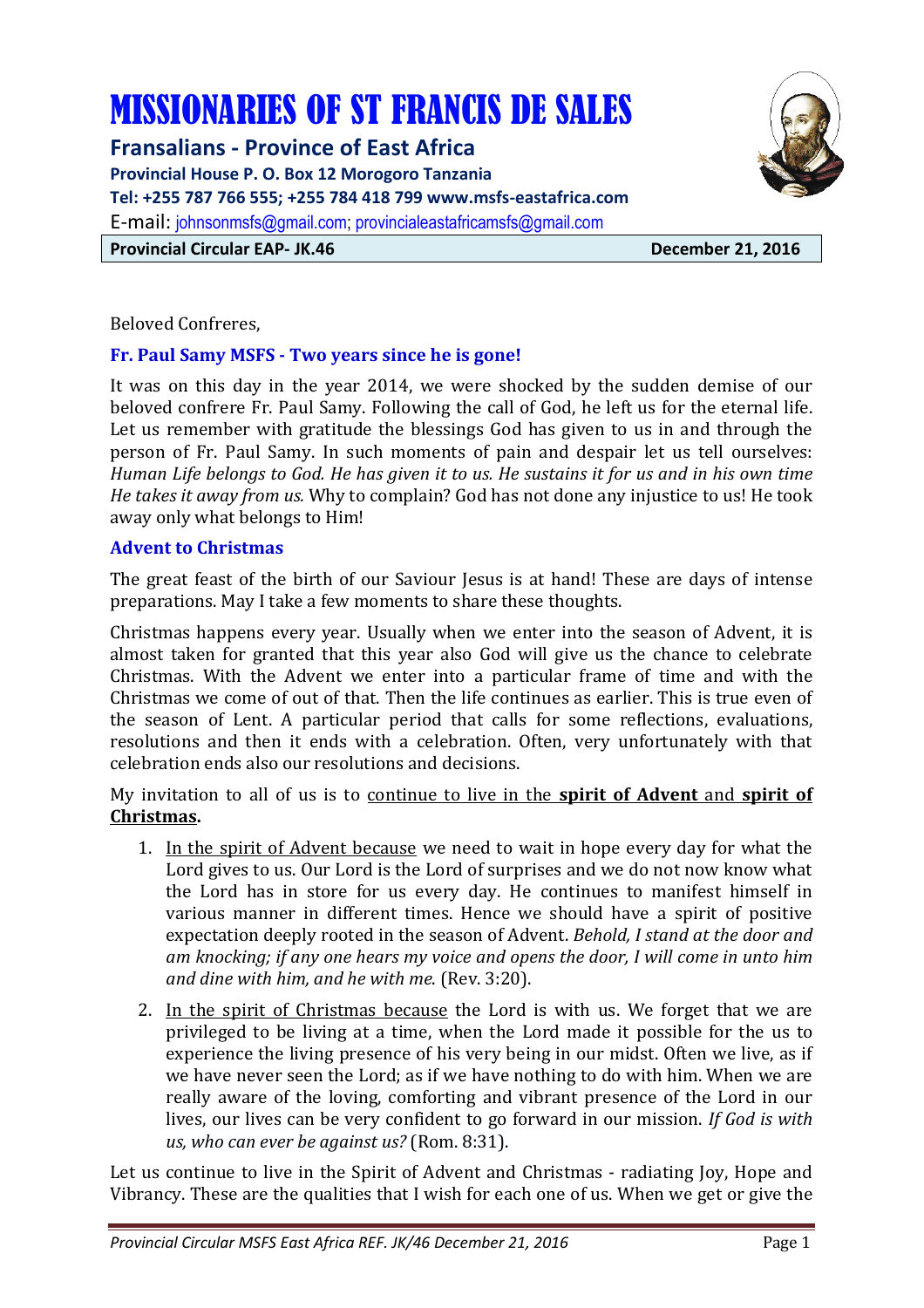wish "Happy Christmas", remember that it is an invitation as well as commitment to be to be happy throughout my life for Christmas is *Emmanuel* the presence of God in my life. In fact my life is supposed to be with the Lord and I am to be happy all through my life.

## **Cause of our holy founder Fr. Peter Mermier - Another important step:**

In communiqué from Rev. Fr. Abraham Vettuvelil MSFS our beloved Superior General, we are informed that a very substantial move has taken place in the process our efforts for the beatification of Fr. Peter Mary Mermier. Here are excerpts from his mail:

*My dear Fathers:* 

*Greetings to you!* 

*I am glad to inform you that we have some good news about the Cause of Father Peter Mermier. I thank God for his intervention to our prayer for the glorification of Father Mermier, which, I believe, is glorification of God Himself for the great things accomplished through this Servant of God for His Church.* 

*These are the recent developments:* 

*1. Cardinal Amato, Prefect of the Congregation for the Cause of Saints, has given 'nihil obstat' to re-open the Process of the cause of Father Peter Mermier, by a letter sent to the Bishop of Annecy.* 

*2. Mgr. Yves Boivineau, Bishop of Annecy, will announce the re-opening of the Cause of Fr. Mermier on January 24, 2017. It will be published in the diocesan bulletin of January.* 

 *3. Bishop Boivineau has also appointed Fr. Pierre-Marie MASSON as the Delegate priest to conduct the procedures at the diocesan level in view of beatification and canonization of Fr. Mermier.* 

*4. We have a revised Prayer for the cause of Father Mermier which is approved by the Bishop of Annecy.* 

Our Superior General has also exhorted us to have some special prayers on the occasion of the announcement of the re-opening of the Cause of Fr. Mermier on January 24, 2017 by Mgr. Yves Boivineau, Bishop of Annecy.

*Hence I request each community:* 

- *1. To have some special prayers on January 24, 2017 (Feast of St. Francis de Sales) thanking God and offering this process to the loving hands of God.*
- *2. To announce it in all our parishes and educational institutions and invite them to join us to pray for the Beatification of Fr. Peter Mary Mermier.*
- 3. *To use the revised prayer which I hope will reach you in printed form very shortly.*

My dear confreres, let us continue to seek the blessings of God up on this great desire of the MSFS together with the Sisters of the Holy Cross of Chavanod to see our Founder raised to the honours of the Mother Church.

# **Priestly Ordination: Dn Jobin Joseph Karottukampadathil MSFS**

Dn Joseph Jobin Karottukampadathil was born on June13, 1989 in the family of Mr and Mrs Joy Joseph in Kappumthala, Kerala, India. He is the first born of the two children. He has an younger brother who has now completed his B.Com. Dn. Jobin was baptized on July 15, 1989 at St Mary's Church Marangoli. He studied his initial school and high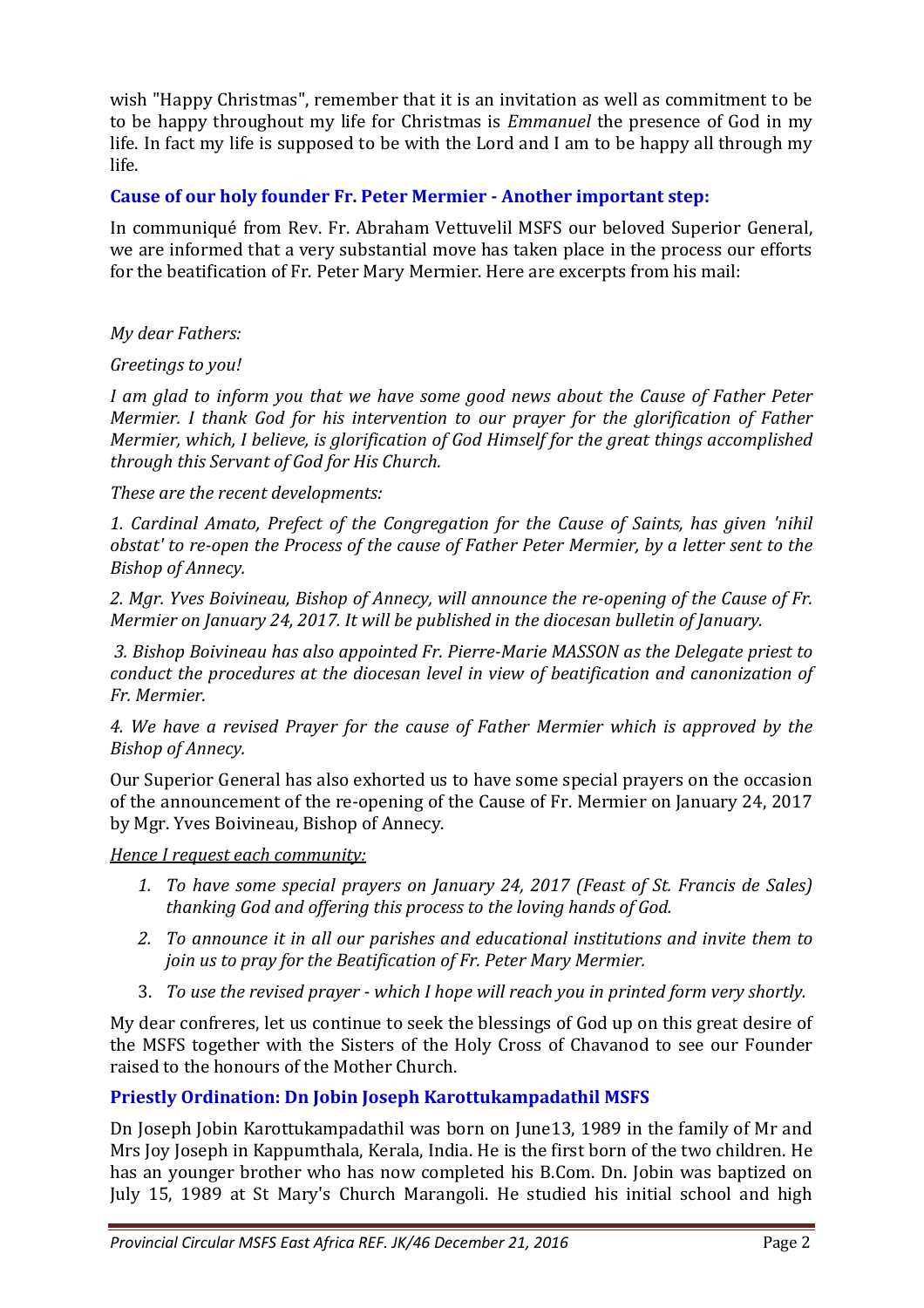school at St. Johns High School Kanjirathanam from 1993- 2004 and the Secondary School at St. Aloysius Athirampuzha from 2005 - 2007.

With the deep desire to become a missionary priest he joined the Missionaries of St. Francis de Sales and started formation in SFS Seminary Ettumanoor from June 2004. In the year 2006-2007 he did his canonical novitiate at Sannidhi and made the first profession on June 10, 2007. He studied Philosophy in Suvidya College Bangalore 2008 - 2011and came to Tanzania for the further stages of formation. He did his Regency during 2011- 2012 at St. Francis de Sales VTC Mwakata, Tanzania. He did the Theological Studies at Jordan University College, Morogoro from 2012- 2016. He made the perpetual profession on July, 10, 2015. He was ordained deacon on January 3, 2016 at St. Francis de Sales Parish Dumila, by his Lordship Telesphore Mkude of Catholic Diocese of Morogoro.

God willing, Dn Jobin Joseph Karottukampadathil MSFS will be ordained priest in his homeland at St. John the Baptist Church Kanjirathanam in the Diocese of Palai on December 28, 2016 by his Lordship Jacob Murikan the Auxiliary Bishop of Catholic Diocese of Palai, Kerala, India.

# **Priestly Ordination: Deacon Aristides Timothy Danda MSFS**

Deacon Aristides Timothy Danda MSFS was born on January 12, 1979 of the family of Mr and Mrs Timothy Danda in Tabora, Tanzania. He is the fifth born of the eight children of whom four are girls and four are boys. He was baptized in the following year in Njombe Parish and was confirmed in January 1993. He studied his initial Primary School from 1989-1995. Secondary Education was from 1997-2005, in Matola Pre-form one seminary-Njombe, Mafinga Seminary-Iringa, Montfort Sec. School-Mbeya, and Ifakara High School.

Having the desire to become a priest he joined the Missionaries of St Francis de Sales, after a brief community experience in Itaga Parish, and started formation in Ndagani seminary in 2006. Then the following year he was admitted to the Canonical Novitiate. He made the first profession on July 10, 2008. He studied Philosophy in Jordan University College from 2008 to 2010 and he did his regency, 2010-2011 at St Francis de Sales Parish-Ngurdoto Arusha.

He did the Theological studies at Jordan University College Morogoro between 2011- 2016. He made the perpetual profession on 10 July, 2015 at *Fransalianum* Kibaha. Aristides Timothy Danda was ordained deacon on January 3, 2016 at St Francis de Sales Parish Dumila by His Lordship Bishop Telesphore Mkude of Morogoro Diocese, Tanzania.

God willing the priestly ordination of Dn Aristides Timothy Danda will be in his home parish in Njombe on January 5, 2017 by His Lordship Bishop Alfred Maluma of Catholic Diocese of Njombe, Tanzania.

*We wish our deacons all the graces and blessings necessary for the worthy reception of this wonderful and precious gift of priestly ordination.*

# **Joy of the Gospel - 2017**

*Joy of the Gospel* The Fransalian Bible Diary for the year 2017 has arrived from India. Congratulations to the IIS/ SFS Publications! Please contact Fr. Robert Soosai Raj for the copies. Let us make every effort to reach the Good News all over the world. Due to the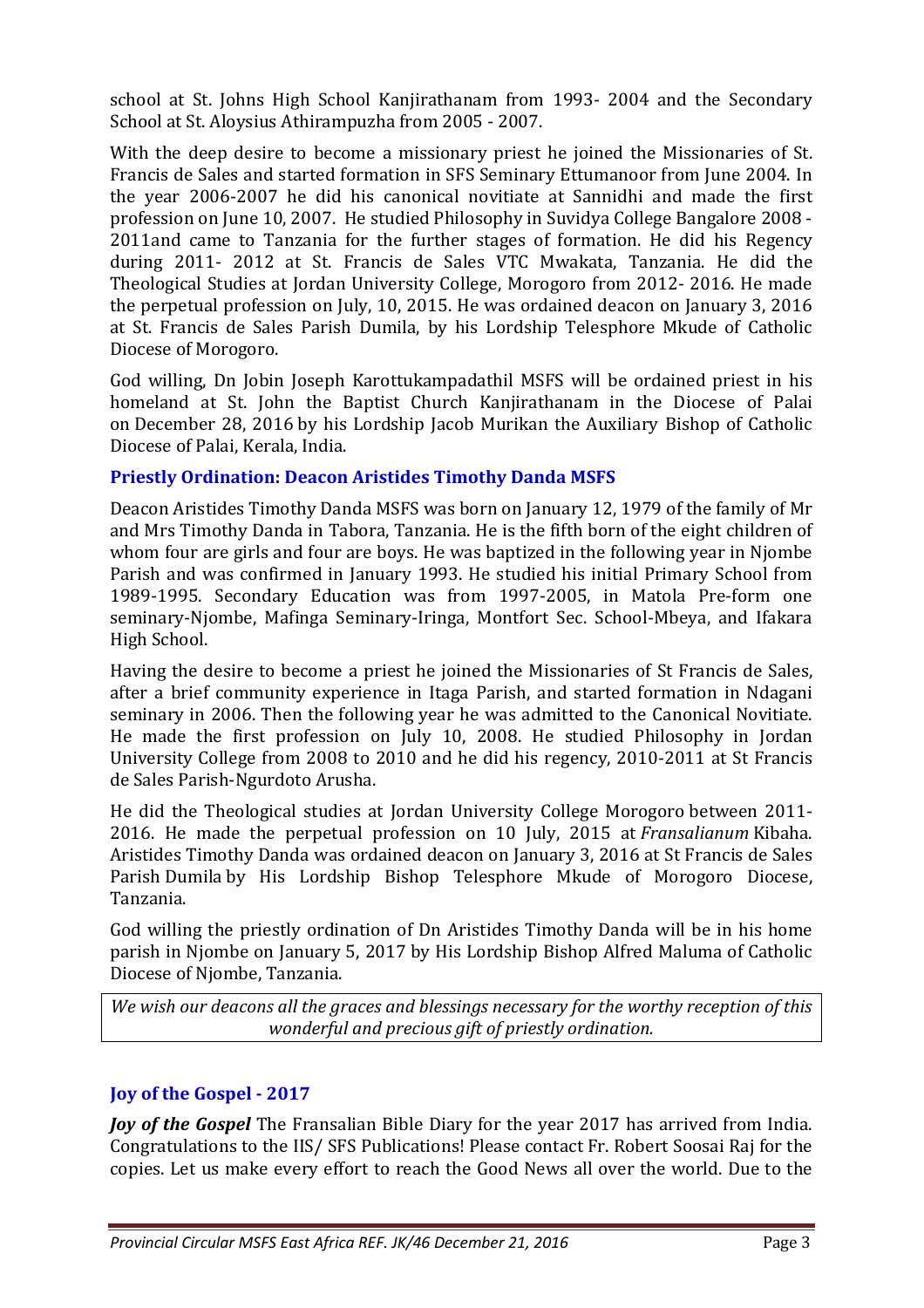transportation and clearance charges the cost is high. However the we are giving the Bible Diaries at subsidised ate of TZS 10,000/- KES 500/- and UGX 17,000/-

I request you to collaborate in effort to spread the Good News as well to make our congregation known through this Bible Diary.

# **News from Fr. Joseph Kunnappilly MSFS**

During my recent visit to India, I was happy to spend some time with our dear *Joseph Mzee* lovingly called so in Kenya, ie Fr. Joseph Kunnappilly. As informed earlier, he is taking the treatment from MIMS Hospital in Kozhikode, Kerala and is residing at Lissa Hospital Thiruvampady, which is a few kilometres away from his home. With the treatment of peritoneal dialysis, the health condition is stabilized and he feels fresh and energetic. There is also a lay person appointed to attend to his needs. However he misses the community life and the above all the mission in Africa which he still holds dear to his heart.

As he is not able to celebrate the Mass alone due to the poor eye sight, he misses that aspect much. So, recently as Fr. Santhosh Paul as he was on holidays made the necessary arrangements for the celebration of the Holy Mass in the hospital room itself. So whenever there is a priest visiting him, and is willing to celebrate the Mass there, Fr. Joseph would join the celebration. I also celebrated a few times Mass with Fr. Joseph in the hospital room. Other times I was taking the Holy Communion for him. On December 15, 2016 he turned 71.

Let us continue to pray for him for the stability of his health and that he can take every suffering as the holy will of God, offering it for our sanctification.

# **Fr. Thomas Olickal MSFS to the Holy land**

Fr. Thomas Olickal made a pilgrimage to the Holy Land from October 29 to November 9, 2016. By the grace of God he managed it very well despite the health challenges. Congratulations! We can only thank God for the good health he enjoys today, making himself available totally at the service of the Congregation. Fr. Thomas takes some *ayurvedic* nutrients complimenting his food intake. Otherwise he is keeping fine. He is greeting every one of us.

# **Fr. Francis Kallikattu MSFS : back from Philippines**

Fr. Francis Kallikattu MSFS is back from Philippines after successfully completing the course on Pastoral animation and leadership at EAPI. Congratulations to Fr. Francis. We also specially thank Fr. Ginu Pathiyakam, the Delegation Superior of Philippines and all the MSFS Confreres for keeping in touch with Fr. Francis and giving his stay over there Fransalian touch.

# **News Snippets**

- $\triangleright$  The newly constructed grotto at Agururu parish was blessed on November 23, 2016 His Grace Archbishop Dr. Emmnauel Obbo. The work of the compound wall is already initiated.
- *Young Fransalian* makes "Come-back". With this initiative the SFS Junior Seminary Annual Magazine was prepared in a very attractive and novel manner this year after a gap of a few years.
- $\triangleright$  The construction works for the school and the hostel are progressing in Iyolwa. The opening of the new Secondary school in Iyolwa, Uganda is scheduled for February 6, 2017.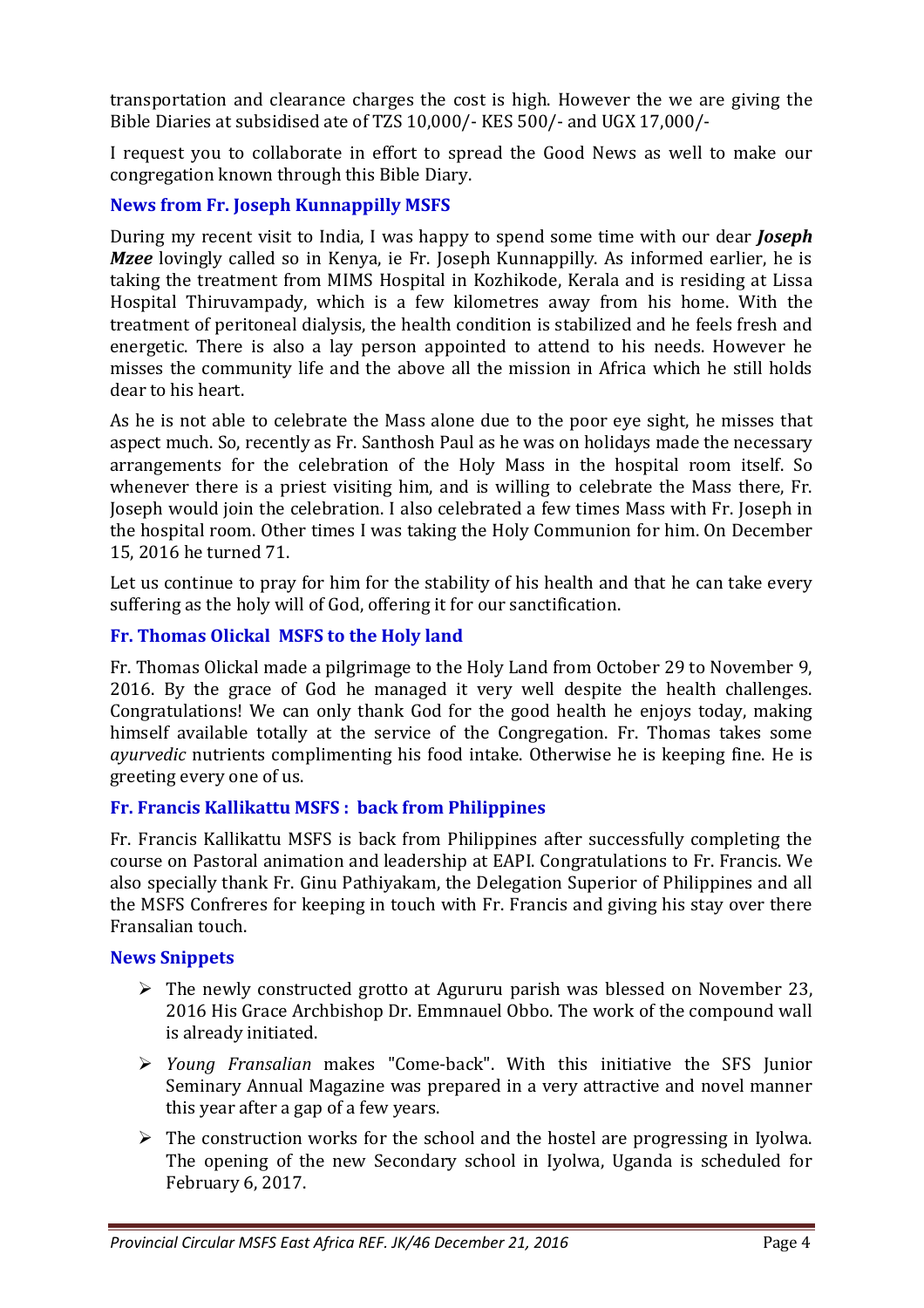- $\triangleright$  The construction of the compound wall of the church land in Dumila, is almost complete.
- $\triangleright$  The new Kindergarten Building for the SFS Integrated Primary School Katani is in progress.
- $\triangleright$  The extension of the presbytery of Osia Parish was blessed by His Lordship Bishop Emeritus Denis Lote Kiwanuka October 24, 2016.
- $\triangleright$  Bukene Mission has obtained a tractor for the material transport and agricultural purposes.
- $\triangleright$  Boreholes were dug in the parish compound in Mlolongo and in the land in Bissel.
- $\triangleright$  Additional water storage facilities are made in SFS Junior Seminary.
- $\triangleright$  The Construction of the SFS Church in Katani is in progress.
- $\triangleright$  A renewal program was organized for the University students in Morogoro, by the MSFS Scholastics on November 26, 2016 at Fransalian House Kola. The program was attended by almost 300 students.
- Fransalian Communications Morogoro is organizing a Seminar on Biblical Spirituality from December 27 to Jan 1, 2017. All are invited to participate. We wish them all the blessings for this project.
- MSFS Scholastics community in Kola, Morogoro won the Claretian Volley Ball Ever rolling trophy for the third consecutive time this year. The trophy which was ever-rolling is now never-rolling! Since the beginning of the Tournament 14 years ago, as per the rules of the organizers it was ever rolling unless otherwise won by the same team for three consecutive years. Now the trophy is for the Fransalians forever. Our sincere congratulations to the young MSFS Community Kola under the leadership of Fr. Thomas Kochuparampil MSFS for this great achievement.

Our sincere congratulations and good wishes for all the accomplishments and for all the initiatives. May the Holy Spirit of God guide us in every step we take.

# **Holiday ministry in USA**

Fr. Robert Raj and Fr. Chinnappan Arockiasamy will be going to USA for the holiday ministry from December 29 to February 28, 2017. Our good wishes and prayers.

# **Another study team from Mother Province - Visakhapatnam after 30 Years!....**

On March 20, 1987, late Fr. Midathada Mariadas MSFS then Provincial of Vizag Province and late Fr. Devasia Kuzhupil MSFS the then Provincial Councillor in-charge of the mission, landed in Tanzania and visited some of the mission in Tanzania to have an on the spot study of the future mission.

Now after 30 years, with the sincere desire to expand its missionary presence to Africa, Vizag Province (our so-called Mother Province) sent another team to study the need and possibilities. The team in the persons **Rev. Fr. JONNALAGADDA Lourdu Ravi Kumar MSFS** and **Rev. Fr. GUNDAPUREDDY SANDEEP MSFS** from Visakhapatnam Province were in EA from November 23 to December 15, 2016. By the grace of God they could visit all the MSFS communities in the three countries. I also thank all the confreres who were taking care of them and accompanied them in different stages of their trip. Very sincerely and personally I thank Fr. Chinnappa Reddy MSFS the Provincial Superior of the Vizag Province for taking this daring step.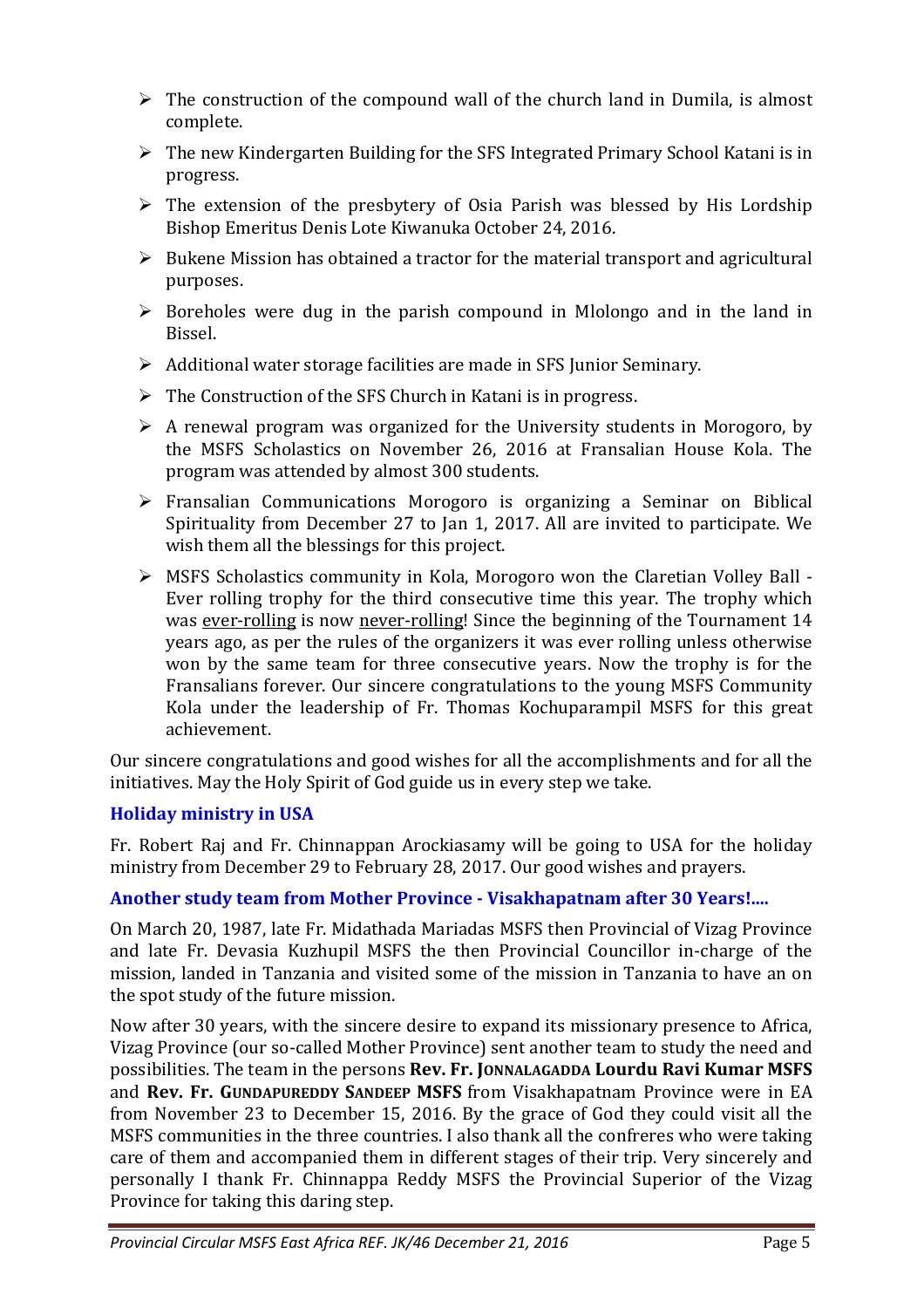Let us firmly hope that this study visit would bear the desired fruits soon. Here is what they have noted soon after their return to India.

*My dear Fathers and brothers, Greetings !* 

*Mandated by the MSFS Visakhapatnam Provincial Administration, with the intention to study the possibility of missionary expansion in the continent of Africa, we had the privilege of visiting The MSFS East Africa Province from November 23 to December 15, 2016. It was a visit of great experience and both of us were very impressed by the religious life and the ministry of our confreres working over there. The community life, the religious life and the pastoral care, apostolate of education, social and healing ministry etc marked by simplicity of life style and the total availability of our confreres.* 

*It was a pleasant experience to see the zeal and commitment of the confreres about their ministry and work entrusted to them by the Provincial Administration. In spite of the lack of personnel there is enormous amount of work being done by every confrere. We are also very much edified by commitment and cheerful availability of the fathers and brothers. We were very much taken up by the devotion of the faithful over there. People take time to pray. It was gracious to see the generosity of the people towards God and to the Church. The liturgy is very alive with lot of singing and dancing. The friendly and caring attitude from the people, the order and discipline in driving, clean roads and surroundings, being patient in adverse situations, the awareness of laws and regulations etc were matters that left in our hearts indelible memories.* 

*We were extremely happy to note the good community living over there. The beautiful and well kept houses with a good number of guest rooms, large parlours and above all the well maintained community chapels have brought us so many lessons and impressions about the good community and religious life in the Province of EA. We thank the Almighty God for giving us an opportunity to visit East Africa Province in our life .* 

*We thank the Almighty God for the great care and protection given to us during our journeys. From Dar es Saalam International Airport where landed - in Tanzania to Entebbe-Kampala Airport in Uganda from where we returned having visited all the communities in three East African countries in Tanzania, Kenya and Uganda, we covered almost 5000 kms by road.* 

*We express our deep felt gratitude and thanks to Very Rev Fr. Johnson Kallidukil, the Provincial for the meticulous organization of our visit. We are extremely grateful to all of you dear confreres for your warm hospitality, love and care.* 

*My dear Fathers and Brothers in East Africa, MSFS Visakhapatnam Province highly appreciates and recognizes the services you have done to both us and we remain thanking the Almighty GOD FOR GIVING THIS WONDERFUL CHANCE OF VISITING THIS GREAT PROVINCE. We are very much convinced about the need and possibility of the MSFS Mission expansion in Africa.* 

*Entrusting our desires in the hands of the Lord and praying for you all dear Fathers and Brothers,* 

*Fr. JONNALAGADDA Lourdu Ravi Kumar MSFS* 

*and Fr. GUNDAPUREDDY SANDEEP MSFS*

.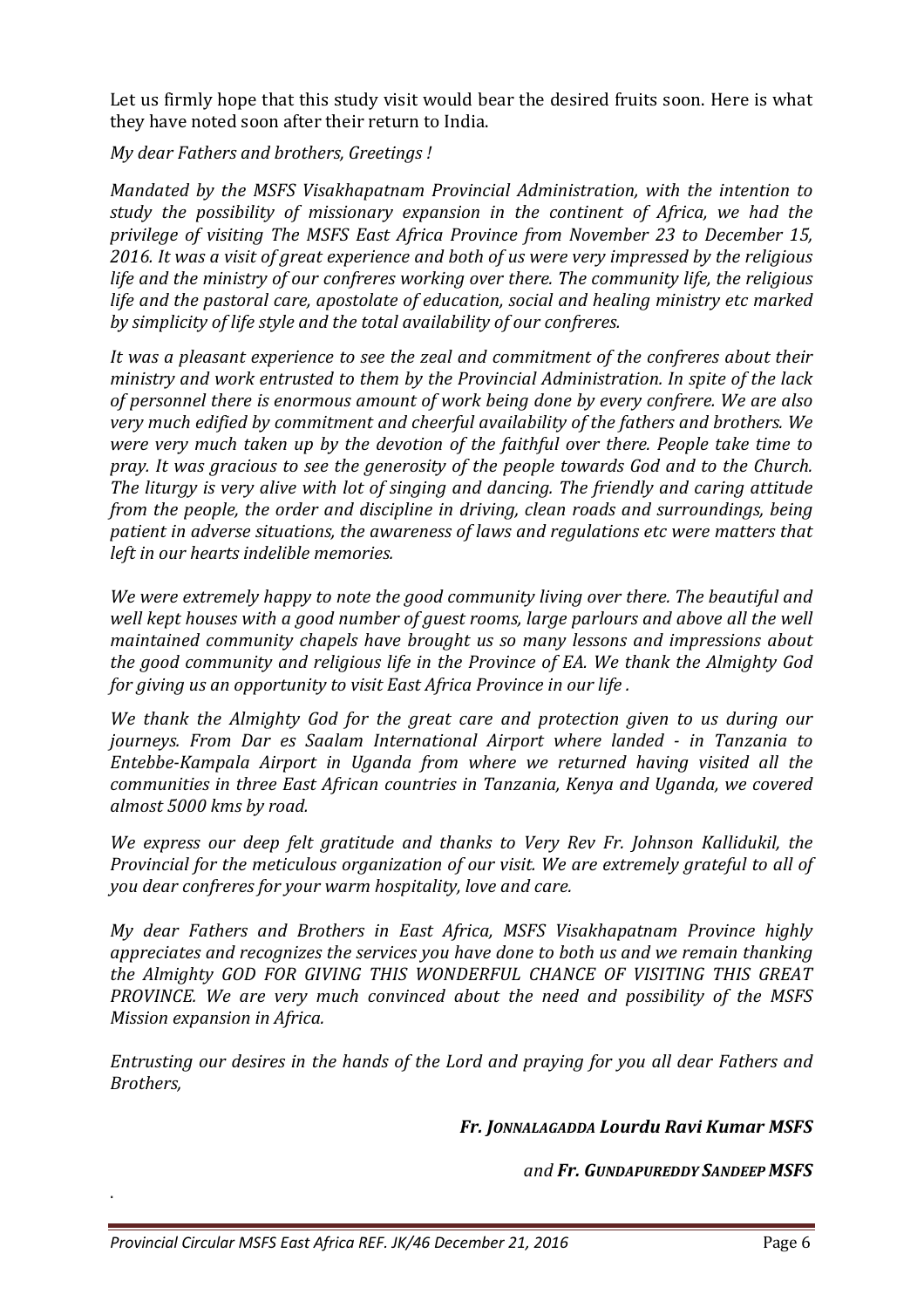## **Code of ethics for MSFS EA**

The Code of Ethics is a document that is today mandatory for every ecclesiastical entity. In COE for EA, we formulate for ourselves a document consisting of certain norms to be followed by major superiors/superiors/confreres, in the event of allegations against our confreres/ institutions very specially in matters of paedophilia, any immoral act, scandalous life styles and financial / power misuse. It is an expression of our resolve to create a system to address effectively any allegation/ accusation made against any member of the congregation in East Africa and promptly and properly to investigate in a fair and transparent manner in accordance with law. We have a draft of the Code here. I would be sending that to each one of you. Please go through the text personally, in community and in the Apostolic community. I request the Apostolic Community Convenors to give your feedback latest by February 28, 2017.

## **Regents' Meet - 2016-17**

The scholastics who are doing the regency in different communities in EA will come together for the half-yearly evaluation in Morogoro. They will also participate in the Seminar on Biblical Spirituality from December 27 to January 1, 2017. Fr. Thomas Kochuparampil the PCIC formation will arrange the meetings. The regents are expected to be in Fransalian House Kola from December 27 evening till January 3 evening.

## **SFS Seminary Ettumanoor, India - in Golden Jubilee (1967-2017)**

We have an invitation for a great jubilee celebration: SFS Seminary Ettumanoor is celebrating its Golden Jubilee (1967-2017). During the jubilee year, different events are going to be organised. All the priests who have studied in the Seminary and now working in different provinces and outside India are specially invited.

The conclusion of the jubilee year will take place on October 4 and 5, 2017. Alumni Meeting is scheduled on October 4, 2017 from 17.00 hours. The thanksgiving Eucharistic Celebration is on the following day on October 5, 2017 from 10.30 am followed by fellowship meal. As in our Province we have many who have gone through the SFS Seminary Ettumanoor, I request you to plan your holidays in such a way that many can participate in this historical event. Let us thank God for this institution which has produced good fruits.

#### **Superior General comes to Tanzania again.** *Karibu sana Baba!*

Fr. Abraham Vettuvelil MSFS our beloved Superior General will be in LCI from January 5 to February 20, 2017 for the classes. We extend a warm welcome to him.

#### **Guests from USA :** *Karibuni sana !*

Mr. George Shiners, Mr. Brian Prunty and Ms. Karen Prunty from US will be visiting us in EA from February 18 to March 4, 2017. We extend them a very warm welcome and wish them a good and graceful time with us in our missions. Let us pray for the safety of their travel. They will be landing in EBB and flying out from DAR.

#### **Visit from the Provincial of South West India Province**

Fr. Benny Koottanal MSFS the Provincial of SW Province together with Fr Vinod Kanat MSFS and Fr Joy Vazhappally MSFS the members of the Provincial Curia will be visiting us in Tanzania. They will be coming to DAR on January 25 and going to Arusha via Morogoro and flying out from JRO on January 31, 2017. We extend a warm welcome to them. *Karibuni sana!..*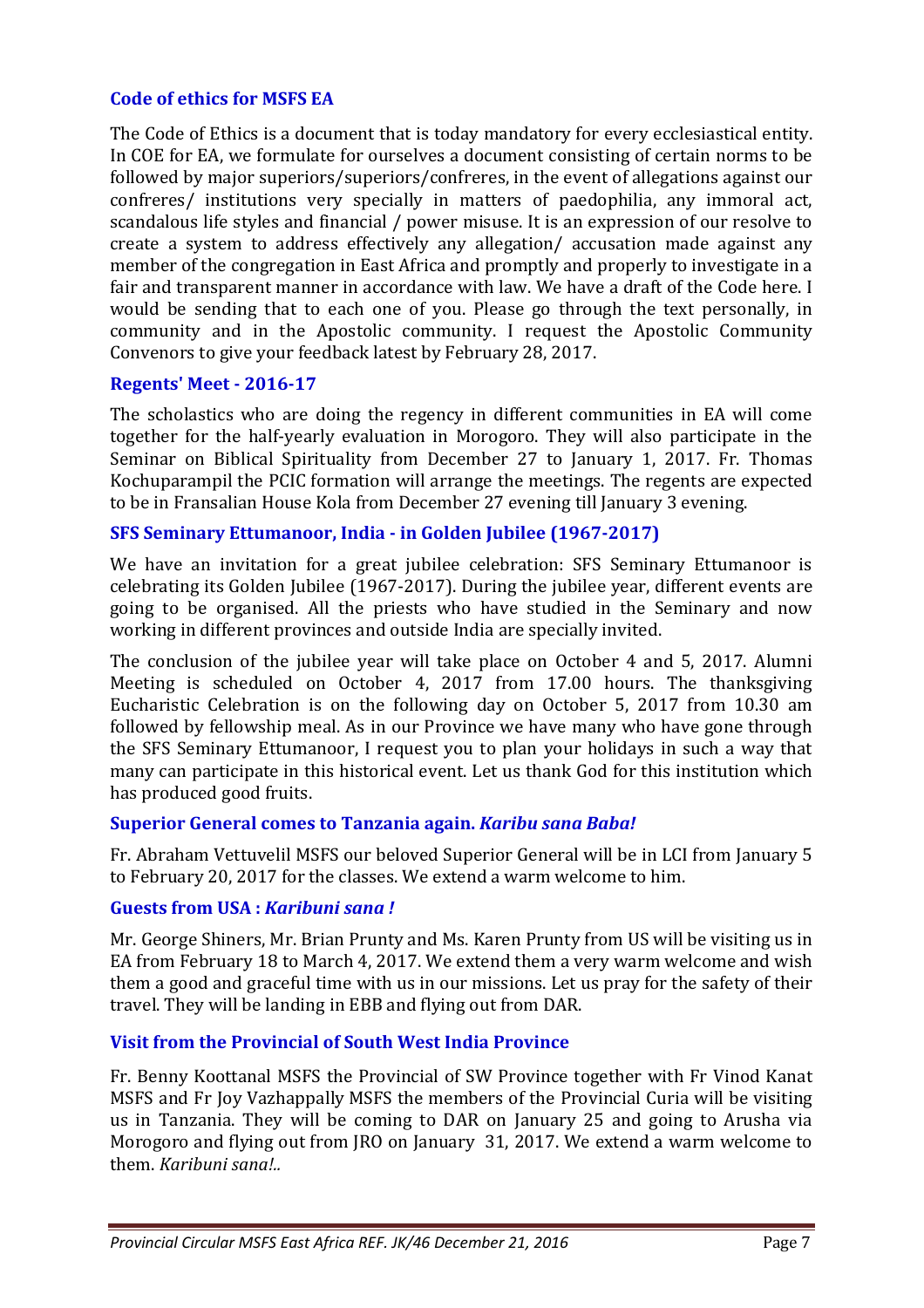## **On Suvidya College**

Rev. Fr. Benny Kottanal MSFS the Provincial of South West India Province is appointed by the Superior General as the Major Superior to all the members in Suvidya college, Governing Body Chairperson, and Superior Delegate of Suvidya College. Let us accompany him with our prayers in this very important task.

#### **Home Holidays:**

The following confreres were / will be on home holidays:

| Fr. Thomas Chozhithara MSFS  | from November 22, 2016 to December 9, 2016   |
|------------------------------|----------------------------------------------|
| Fr. Clement Sudhakar MSFS    | from November 23, 2016 to January 23, 2017   |
| Fr. Sebastian Kuzhupil MSFS  | from December 16, 2016 to February 16, 2017  |
| Fr. Jose Eriyanickal MSFS    | from December 26, 2016 to February, 26, 2017 |
| Fr. Jomat Kollapallil MSFS   | from December 26, 2016 to February 26, 2017  |
| Fr. Sheejan Kallarakkal MSFS | from January 26, 2017 to February 12, 2017   |

*We wish them a good time of relaxation and rejuvenation.* 

## **Update Programs in LCI**

I find the following short courses in LCI very useful for our personal growth and in ministry. I request the confreres to make use of this opportunity.

February 15 - 18 Seminar on Psycho-sexual and Spiritual Integration

Registration : before 05.02.2017 Arrival : 14.02.2017 before. 18 hrs. Fee : Tsh. 120,000

May 08 - 12 Seminar on Transformative Leadership

Registration : before 01.05.2017 Arrival : 07.05.2017 before 18 hrs. Fee : Tsh. 150,000

Kindly register with Fr. Mathew Thazhathukunnel MSFS the Director of LCI - at the earliest as there are restrictions on the intake.

## **Prayers requested for the sick and suffering**

- o **Fr. Augustine Mangatt MSFS** who has undergone Angioplasty on November 16, 2016 in India. Now he is back to Rome.
- o **The Mother** of Fr. Thomas Chozhithara, who is sick.

## **Prayers requested for the departed ones**

- **Fr. John De Vore MSFS** of the USA Vice Province aged 91 was called to eternal life on November 23, 2016.
- **Bro. Job Poovathumootil MSFS** of Vizag Province, aged 86 was called to eternal life on November 26, 2016.
- **Fr. Louis Brugger MSFS** of Franco-Swiss Province, aged 96 was called to eternal life on November 30, 2016.
- **Mr. Sunday Klesensio** the husband of the maternal aunt of Bro. Ventino Mutume MSFS was called to eternal glory on November 25, 2016.
- **Mrs. Hellen Kwamboka Akunga** the elder sister of our Novice Albert Momanyi Ombati from Kenya, was called to eternal glory on November 29, 2016.
- **Sr. Sunita Pazhayattil (St. Ann of Luzern)** the former Regional Superior of East Africa - was called to eternal life in December 1, 2016. She was 60 years old.